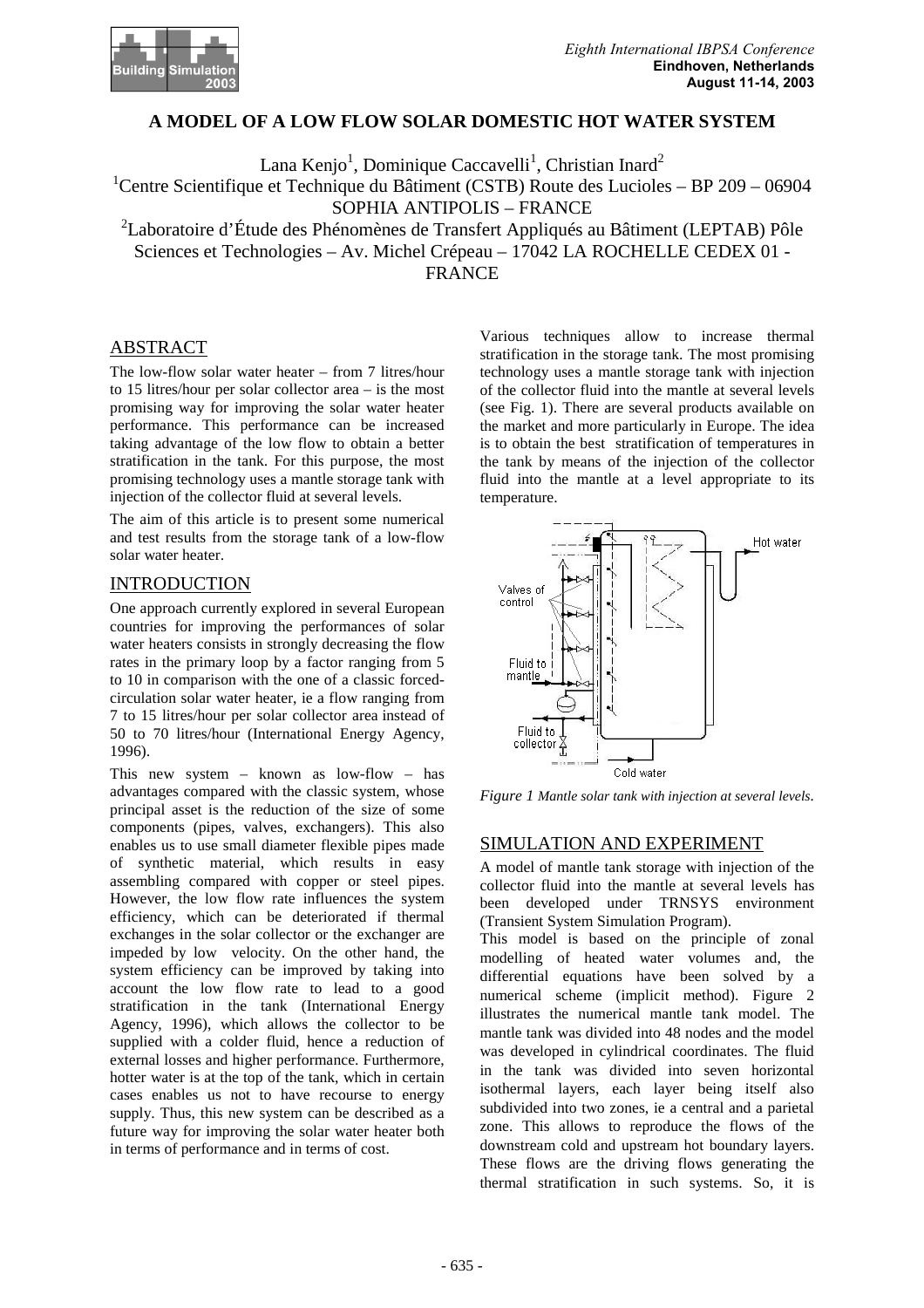essential to model them. In order to determine the horizontal temperature stratification, each layer is further divided into 3, 5 or 6 control elements. Two elements for the domestic water, one for the tank wall, one for the insulation and in the mantle layers further one element for the mantle fluid and one for the mantle wall. Each element is assumed to have a uniform temperature.



*Figure 2 Numerical mantle tank model*

Concerning the tank water model, the zonal model concept used does not take into account the momentum equations. So, some hypotheses are necessary for solving the problem (HUTTER, 1981) and (INARD et al., 1998). For that we impose the scenarios of the fluid flow studied.

Two cases of scenarios regarding the heated fluid flow in the tank were analysed. The first case is for a cold boundary layer corresponding to a vertical tank wall temperature (T<sub>P</sub>) lower than the tank water (T<sub>∞</sub>) (see Fig. 3) and the second one is for a hot boundary layer corresponding to a vertical tank wall temperature (T<sub>P</sub>) higher than the tank water (T<sub>∞</sub>) where flow direction is opposite the first case (see Fig. 4).

Cold boundary layer Central zone



*Figure 3 Exchange diagram relative to different zones where (T<sub>P</sub><T*<sub>∞</sub>).



*Figure 4 Exchange diagram relative to different zones where (T<sub>P</sub>>T*<sub>∞</sub>).

To find the solution of the zonal model, we have to know every element's inflow and outflow and draw up the energy balance of each layer (the sum of mass inflows being equal to the sum of mass outflows).

The volume flow rate  $Q(Y)$  between each thermal boundary layer element is calculated using the equations of the turbulent thermal boundary layer resulting from the integral method.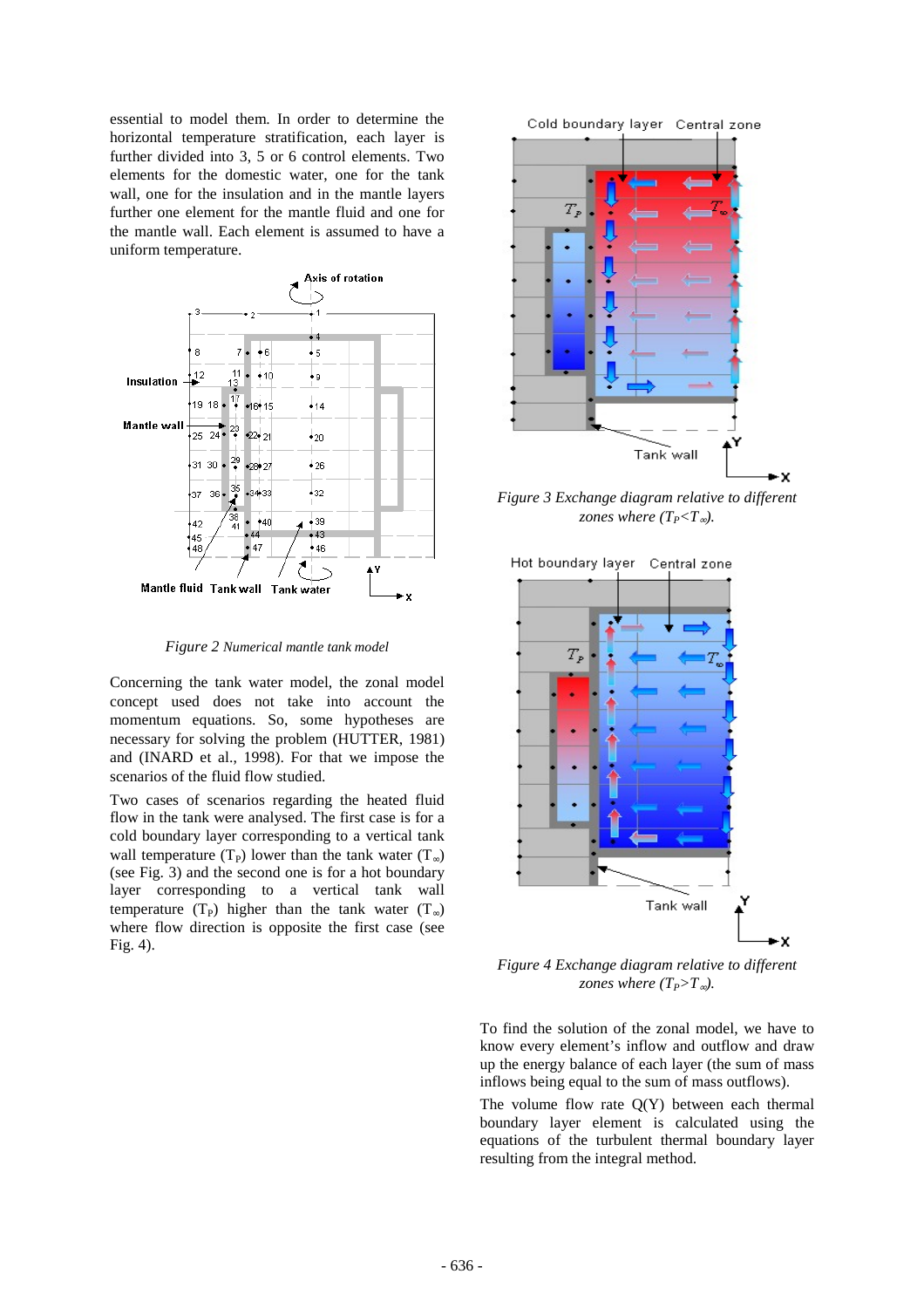The profiles of velocity  $v(X, Y)$  and temperature  $T(X, Y)$  for the turbulent boundary layer are given by equations (1) and (2) (BEJAN, 1995):

$$
v_{(X,Y)} = V_{(Y)} \cdot (1 - \frac{X}{\delta_v})^4 \cdot (\frac{X}{\delta_v})^{1/7}
$$
 (1)

$$
T(X,Y) - T_{\infty} = (T_p - T_{\infty}) \cdot \left[1 - \left(\frac{X}{\delta_r}\right)^{1/7}\right]
$$
 (2)

where

| $\delta_{\cdot}$                 | velocity boundary layer thickness (m) |                 |
|----------------------------------|---------------------------------------|-----------------|
| $\delta_{\tau}$                  | thermal boundary layer thickness      | (m)             |
| T                                | temperature                           | $({}^{\circ}C)$ |
| $T_{\scriptscriptstyle P}$       | wall temperature                      | $({}^{\circ}C)$ |
| $T_{\scriptscriptstyle{\infty}}$ | fluid temperature                     | $({}^{\circ}C)$ |
| v, V                             | velocity                              | (m/s)           |
| X                                | horizontal coordinate                 | (m)             |
| Y                                | vertical coordinate                   | (m)             |
|                                  |                                       |                 |

Furthermore we assume that :

$$
\delta \approx \delta_{\scriptscriptstyle T} \approx \delta_{\scriptscriptstyle V}
$$

As a result of the integration of equations (1) and (2) according to X, the expression of the volume flow rate is obtained:

$$
Q(Y) = 0.0098a \cdot Pr^{\frac{1}{75}} \frac{1}{\left(1 + 0.494 \cdot Pr^{2/3}\right)^{\frac{2}{5}}}.
$$
\n
$$
\left[\frac{g \cdot \beta}{v \cdot a}\right]^{2/5} \left(T_p - T_a\right)^{\frac{2}{75}} Y^{\frac{6}{75}}.
$$
\n(3)

where:

| Q(Y)        | volume flow rate             | $(m^3/s)$           |
|-------------|------------------------------|---------------------|
| a           | thermal diffusivity          | $(m^2/s)$           |
| g           | gravity acceleration         | (m/s <sup>2</sup> ) |
| Pr          | Prandtl number               |                     |
| $\mathbf v$ | kinematic viscosity          | $(m^2/s)$           |
| B           | volume expansion coefficient | $(K^{-1})$          |
|             |                              |                     |

Our tank model was then associated with other existing model components of the low-flow solar water heater (collector, pump...) resulting from the simulation software programme TRNSYS (Transient System Simulation Program), with a view to studying the thermal behaviour of the whole system so as to optimize its control and behaviour.

Two kinds of tests were carried out on a testing stand specially designed at CSTB for this purpose. A lowflow solar water heater was purchased on the market and instrumented. Nineteen temperatures and two flow rates were measured every ten seconds as well as solar radiation and power of electric supply. The

state of aperture or closure of the valves is also recorded. A first series of tests aimed at validating the storage tank model we had developed. In order to reach this objective, tests were carried out on the tank without any collector (see Fig. 5). For this purpose, an electric boiler was used instead of a solar collector so as to bring the fluid to the temperature and flow rate expected. Using a boiler can also permit to submit the tank to temperature series and flow rate steps.

A second series of tests was conducted on the whole system (tank, collector, pump, etc.). These tests made it possible for us to have an approach to the water heater model as a whole. This series of tests was planned for analysing the thermal behaviour of a low-flow solar water heater in order to optimize the system control and behaviour.



*Figure 5 A vertical section of the instrumented storage tank*

#### DISCUSSION AND RESULT ANALYSIS

We present the results of the validation of the storage tank model developed including the analysis of these results.

First of all and to show the importance of this model for low-flow systems, we will present a configuration that shows the execution of thermal stratification of fluid layers (in the tank and its mantel) according to  $(X)$  and  $(Y)$  axes.

Figures 6 and 7 represent the calculated vertical stratification according to Y during steady flow with an injection of the hot fluid at the highest level of the mantle. Because of the symetry, only half of the system is showned. These figures indicate that the fluid is almost divided into two parts, hot at the top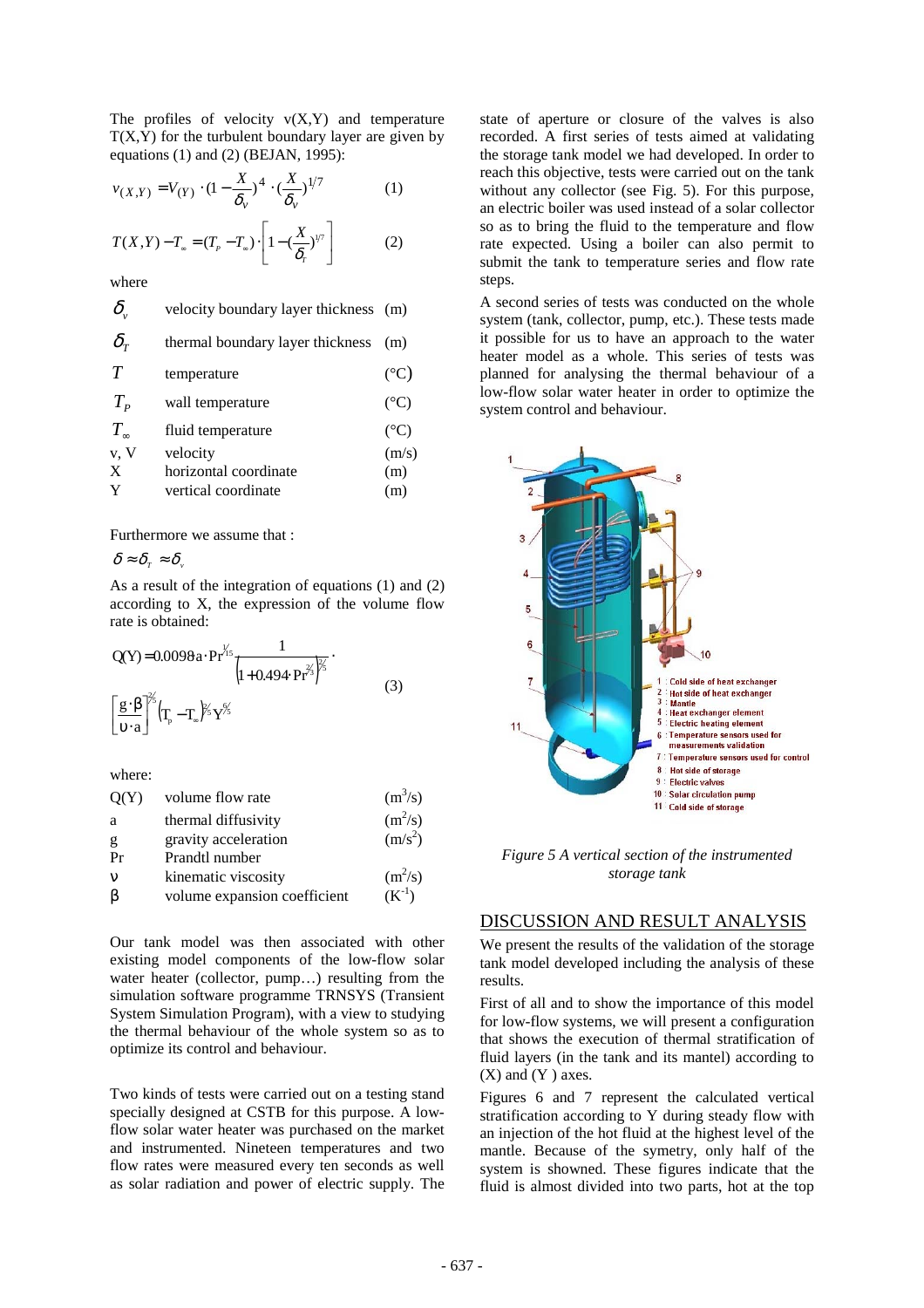and cold at the bottom. We also notice according to X that the fluid layers in the tank and its mantle are stable in the hot part (see Fig. 7). All these elements prove that the tank achieves a good thermal stratification. Furthermore, we observe at the lower part of the tank a large horizontal thermal stratification (see Fig. 6). This is because the bottom of the wall tank is not insulated while the vertical wall thank is heated by conductive heat fluxes.



*Figure 6 Compared temperatures according to X (radius) at different height levels of the tank.*



*Figure 7 Temperature variation of the top part of the tank and its mantle according to X (radius) at different levels of the tank.*

All the results presented afterwards, for the different cases of validation, consider three temperatures corresponding to T5, T20, T39 (see Fig. 2).

Figure 8 presents the results obtained for a case corresponding to a combination of two configurations (injection of the fluid at different levels in the mantle with electric supply in the tank). This figure indicates that the model correctly reproduces the tested temperature profiles, more particularly at the level of thermal stratification in the tank (see Fig. 9) and at the lower part of the tank (temperature T39).



*Figure 8 Variation of three temperatures calculated and measured in the storage tank for injection of the fluid at different levels in the mantle with electric supply.*





A second configuration was tested: it is the case of a step of the load flow rate (Mes) for one hour. We noticed that the plug model associated with time lag permitted to represent correctly the experimental fluid phenomena (see Fig. 10 and Fig. 11). However, the introduction of a jet model inside the tank which would lead to an increasing of the mixture could improve the results even more.